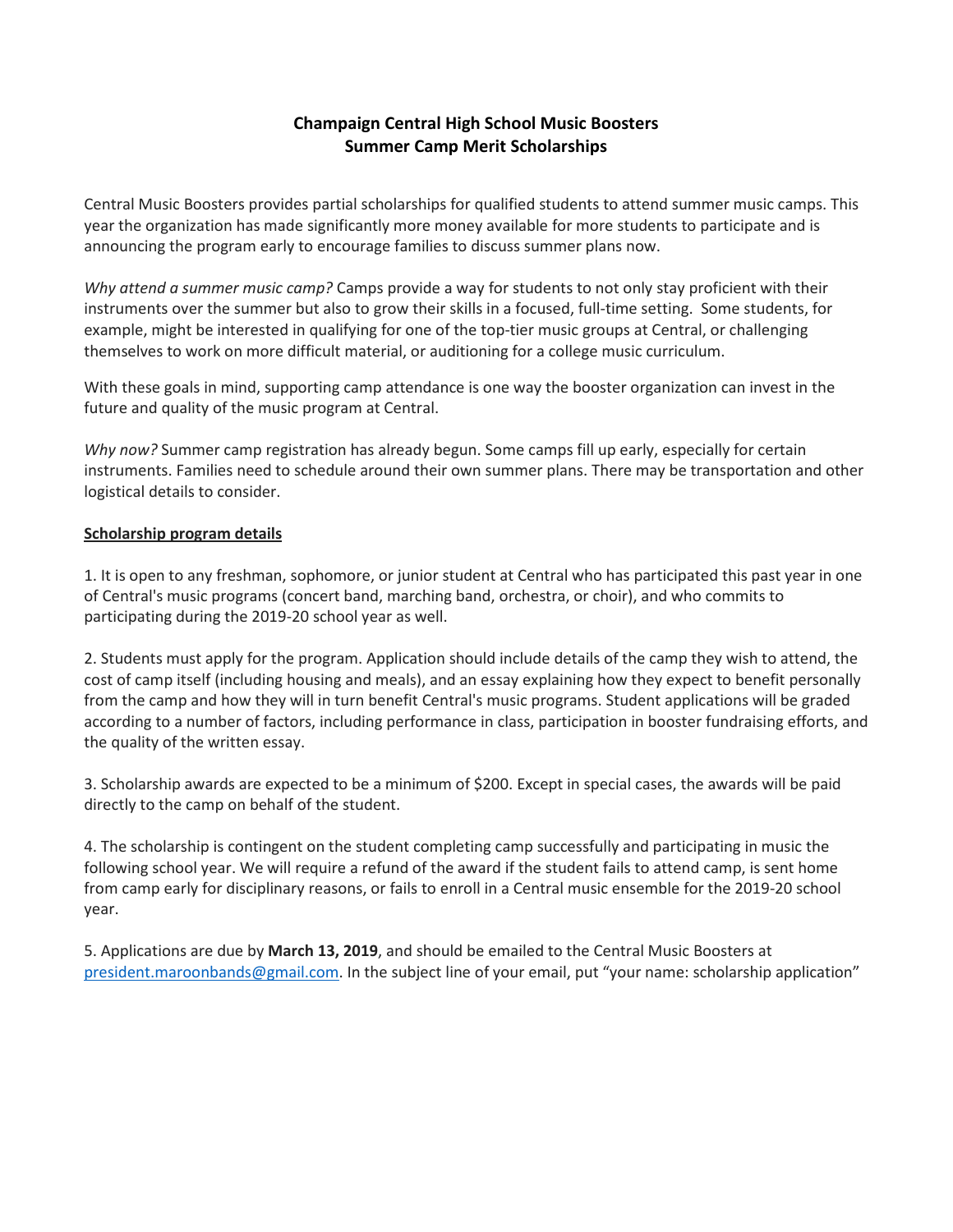## **Champaign Central High School Music Boosters Summer Camp Merit Scholarship Application**

**Student Name: Grade in 2019-20:**

**Music classes in schedule for 2019-20 school year:**

**Additional extracurricular participation in music activities** (i.e., a cappella, jazz bands, pit orchestras):

**Participation in music-related volunteer and fundraising activities at Central** (i.e., participating in fundraising activities such as football game parking, fruit or candy sales, volunteering at music events, or helping with non-required event set up, tear down, etc.):

**Information about camp you will attend** Name of camp: Dates: Cost: Area of study at the camp:

*By accepting this scholarship, I agree to continued participation in the Central Music Program for the 2019-20 school year OR I will re-pay the award amount to the Central Music Boosters.*

Student signature:

Parent signature:

*(Typing name in the space above means that the repayment requirement is understood and accepted)*

**Complete the essay question on the next page.**